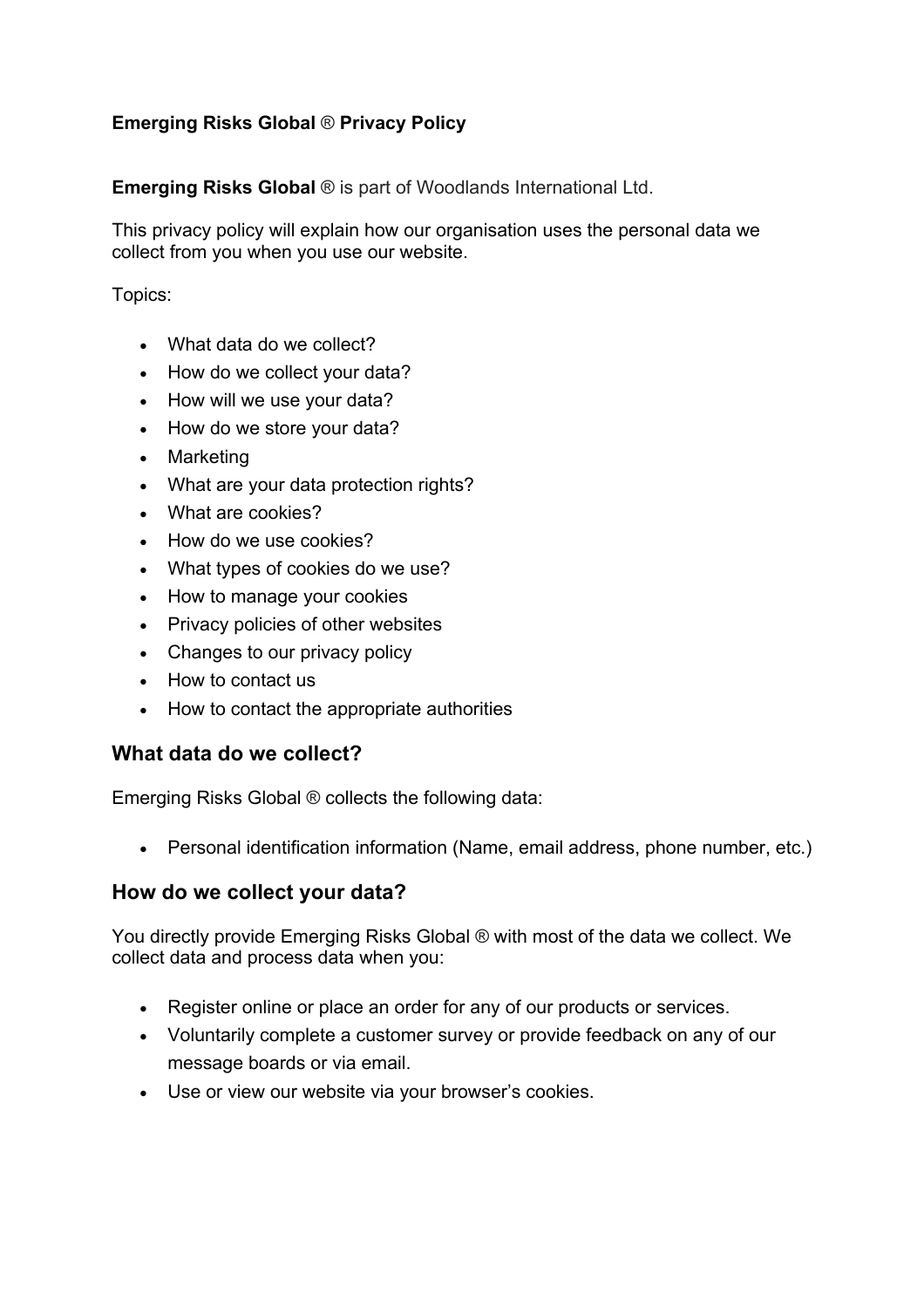## **How will we use your data?**

Emerging Risks Global ® collects your data so that we can:

- Process your order and manage your account.
- Email you with special offers on other products and services we think you might like.

When Emerging Risks Global ® processes your order, it may send your data to, and also use the resulting information from, credit reference agencies to prevent fraudulent purchases.

## **How do we store your data?**

Emerging Risks Global ® securely stores your data on a secure network.

Emerging Risks Global ® will keep your data for a maximum of 6 years, after the service has been provided. Once this time period has expired, we will delete your data by record destruction.

# **Marketing**

Emerging Risks Global ® would like to send you information about products and services of ours that we think you might like.

If you have agreed to receive marketing, you may always opt out at a later date.

You have the right at any time to stop Emerging Risks Global ® from contacting you for marketing purposes or giving your data to other members of Woodlands International Ltd.

### **What are your data protection rights?**

Emerging Risks Global ® would like to make sure you are fully aware of all of your data protection rights. Every user is entitled to the following:

**The right to access** – You have the right to request Emerging Risks Global ® for copies of your personal data. We may charge you a small fee for this service.

**The right to rectification** – You have the right to request that Emerging Risks Global ® correct any information you believe is inaccurate. You also have the right to request Emerging Risks Global ® to complete the information you believe is incomplete.

**The right to erasure** – You have the right to request that Emerging Risks Global ® erase your personal data, under certain conditions.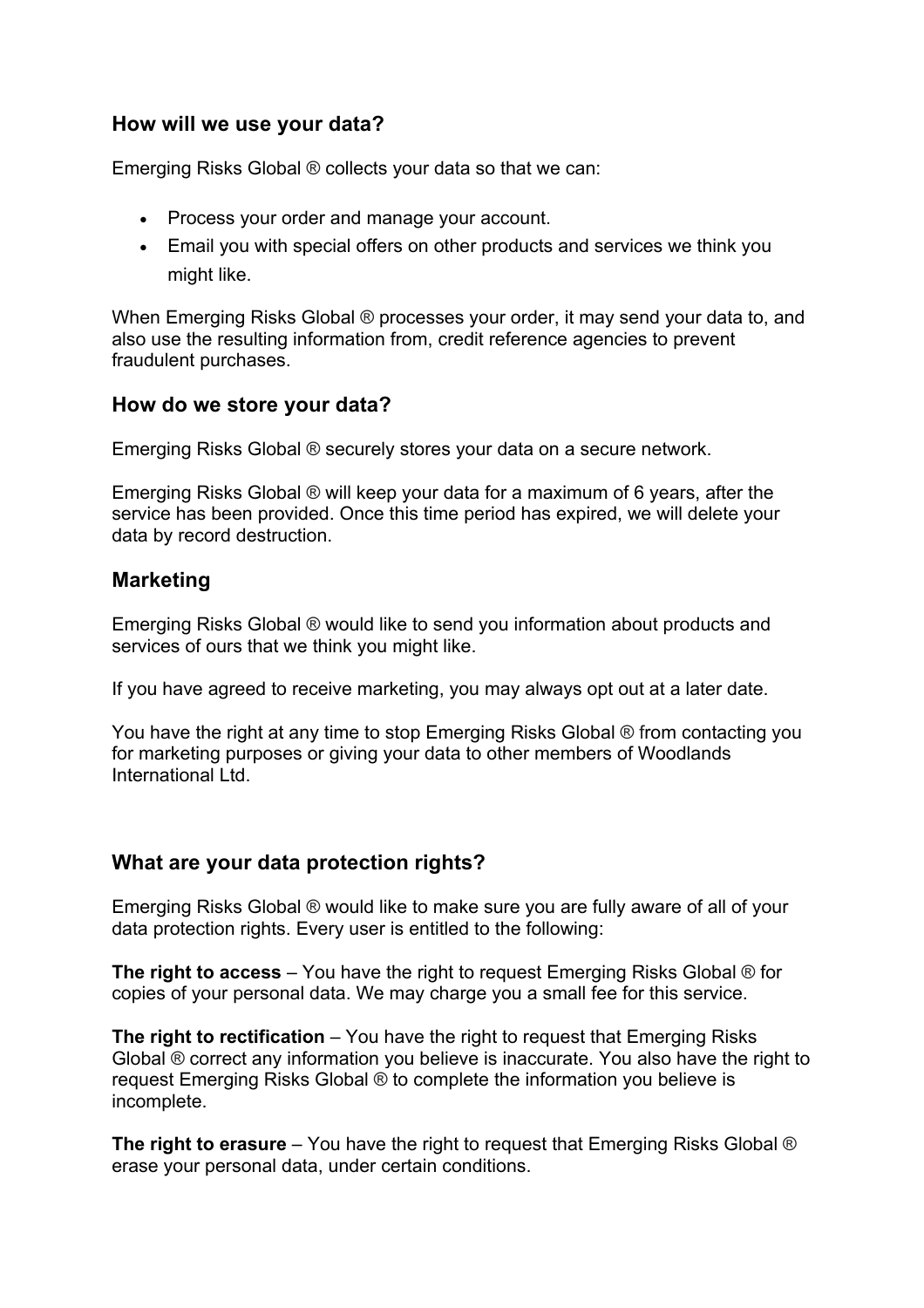**The right to restrict processing** – You have the right to request that Emerging Risks Global ® restrict the processing of your personal data, under certain conditions.

**The right to object to processing** – You have the right to object to Emerging Risks Global ® processing of your personal data, under certain conditions.

**The right to data portability** – You have the right to request that Emerging Risks Global ® transfer the data that we have collected to another organization, or directly to you, under certain conditions.

If you make a request, we have one month to respond to you. If you would like to exercise any of these rights, please contact us at our email:

Call us at: 020 3930 8606

Or write to us: information@emergingrisksglobal.com

#### **Cookies**

Cookies are text files placed on your computer to collect standard Internet log information and visitor behavior information. When you visit our websites, we may collect information from you automatically through cookies or similar technology

For further information, visit allaboutcookies.org.

#### **How do we use cookies?**

Emerging Risks Global ® uses cookies in a range of ways to improve your experience on our website, including:

- Keeping you signed in
- Understanding how you use our website

#### **What types of cookies do we use?**

There are a number of different types of cookies, however, our website uses:

- Functionality Emerging Risks Global  $\circledR$  uses these cookies so that we recognize you on our website and remember your previously selected preferences. These could include what language you prefer and location you are in. A mix of first-party and third-party cookies are used.
- Advertising Emerging Risks Global  $\odot$  uses these cookies to collect information about your visit to our website, the content you viewed, the links you followed and information about your browser, device, and your IP